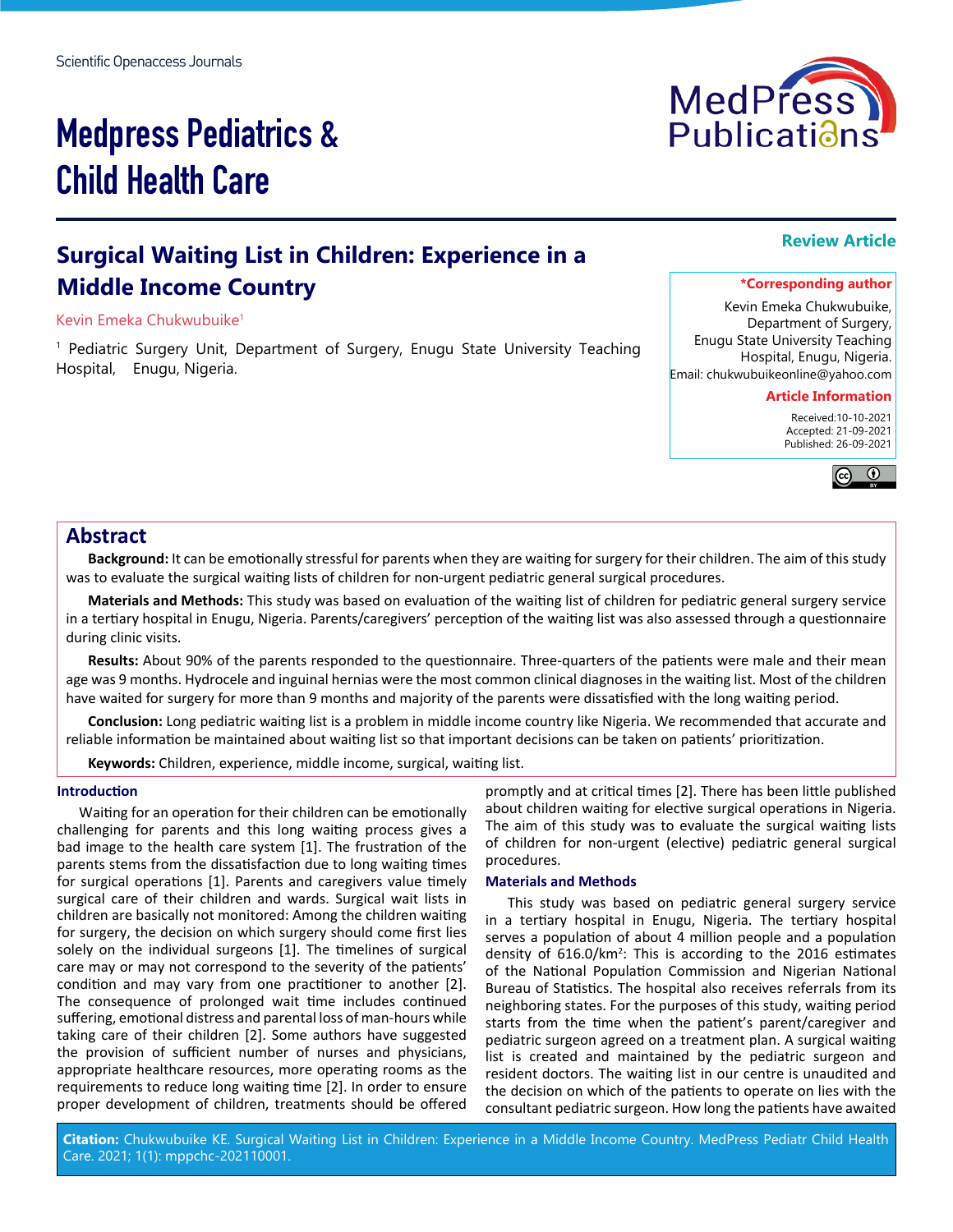for surgery was determined by evaluation of the waiting list. Only elective surgeries were included. Emergency and urgent surgeries were excluded from this study. Patients for elective surgeries are children who require surgery but their condition do not pose an immediate threat to their health or life. The determination of elective and emergency cases was based on the surgeon's judgment; that at the time of assessment the risk of an adverse event while waiting was not greater than those already on the waiting list. On a scale of one to ten, parents were asked to rate how urgent they felt the child needed the operation. The score of one represented the least while the score of ten represented extremely the need (just short of an emergency). Opinions of the parents were also sort on the maximum time they thought they could wait before getting the child's operation done. Data was collected in a proforma containing age, gender, duration of symptoms before presentation, clinical diagnosis, waiting interval, scale of parental perception of surgery urgency. Information was obtained from the parents through a questionnaire issued to parents during an outpatient visit. This study covered a period of 3 years, from January 2018 to December 2020.

#### **Results**

#### Patients' demographics:

There were 192 questionnaires issued to the parents but 172 (89.6%) were completely filled, returned and formed the basis of this report. The demographic profiles of the patients are shown in Table 1.

| Table1: Demographic profiles of the patients (n=172) |  |  |
|------------------------------------------------------|--|--|
|------------------------------------------------------|--|--|

| Parameter                                        | Value (%)                    |  |
|--------------------------------------------------|------------------------------|--|
| Mean age                                         | 9 months (1 month - 9 years) |  |
| Age group of the patients                        |                              |  |
| Neonate (less than one month)                    | 3(1.7%)                      |  |
| One month to 24 months                           | 111 (64.6%)                  |  |
| Older than 24 months                             | 58 (33.7%)                   |  |
| Gender                                           |                              |  |
| Male                                             | 129 (75%)                    |  |
| Female                                           | 43 (25%)                     |  |
| Mean duration of symptoms before<br>presentation | 5 months (1 week - 2 years)  |  |

#### **Clinical diagnosis:**

The diagnoses are depicted in Table 2.

#### **Table 2:** Clinical diagnosis

| Diagnosis                    | Number of patients (%) |
|------------------------------|------------------------|
| Communicating hydrocele      | 58 (33.7)              |
| Inguinal hernia              | 54 (31.4)              |
| Symptomatic umbilical hernia | 26(15.1)               |
| Undescended testis           | 20(11.6)               |
| Neck masses                  | 14(8.2)                |

#### **Waiting period:**

The waiting period of the patients are shown in Table 3.

| <b>Waiting period (in months)</b> | Number of patients (%) |
|-----------------------------------|------------------------|
| $\leq 1$                          | 12(7.0)                |
| $1 - 3$                           | 21(12.2)               |
| $4 - 6$                           | 32 (18.6)              |
| $7 - 9$                           | 52 (30.2)              |
| >9                                | 55 (32.0)              |

#### **Scale of parental perception of surgery urgency (1 to 10).**

This is shown in Table 4.

**Table 4:** Shows the parental perception of the urgent need for surgery

| Score          | Number of parents (%) |
|----------------|-----------------------|
| 5              | 32(18.6)              |
| 6              | 28 (16.3)             |
|                | 51(29.7)              |
| 18             | 12(7.0)               |
| $\overline{9}$ | 22 (12.7)             |
| 10             | 27 (15.7)             |

#### **Discussion**

It is a stressful moment for parents when a diagnosis requiring surgical intervention is made on their children and this is made worse by the long wait time before surgical treatment [3]. Negative social consequences and lower quality of life have been associated with long wait times [4]. Studies have shown that treatment outcome is adversely affected by prolonged waiting [5]. In Canada, the Canadian Pediatric Surgical Wait Times (CPSWT) Project was formed for timely access to pediatric surgeons and subsequent treatment [2].

About 90% of the parents/caregivers responded to the questionnaire. This is in contrast to the findings of Miller et al [1]. The fact that we administered our questionnaires during the clinic visits, not through post, may be responsible for the higher response rate. The parents may believe that responding to the questionnaires during clinic visits may increase the chances of their children being operated on. In the present study, the least number of children were neonates. Vileito et al also reported the low number of neonates in their waiting list [6]. The preference of pediatric surgeons to operate early on neonates and the low incidence of elective pathologies in neonates may explain the few numbers of neonates on the waiting list. The mean age of the children on the waiting list may be related to the predominant pathology in the children. The mean age of 9 months recorded in the current study may be explained by the fact that inguinal hernias and hydroceles are more common in infants [7]. There were more males than females in the waiting list in the index study. Scarlett et al in their series also reported male predominance on their waiting list [8]. The clinical diagnosis in the patients may explain this male predominance. For instance, hernias and hydroceles are more common in males. The mean duration of 5 months before the patients were brought to the hospital may reflect the lack of awareness and paucity of funds on the part of the parents.

Hydroceles and hernias were the most common clinical diagnosis in the children on the waiting list. The hydrocele here refers to communicating hydrocele. Other types of hydroceles